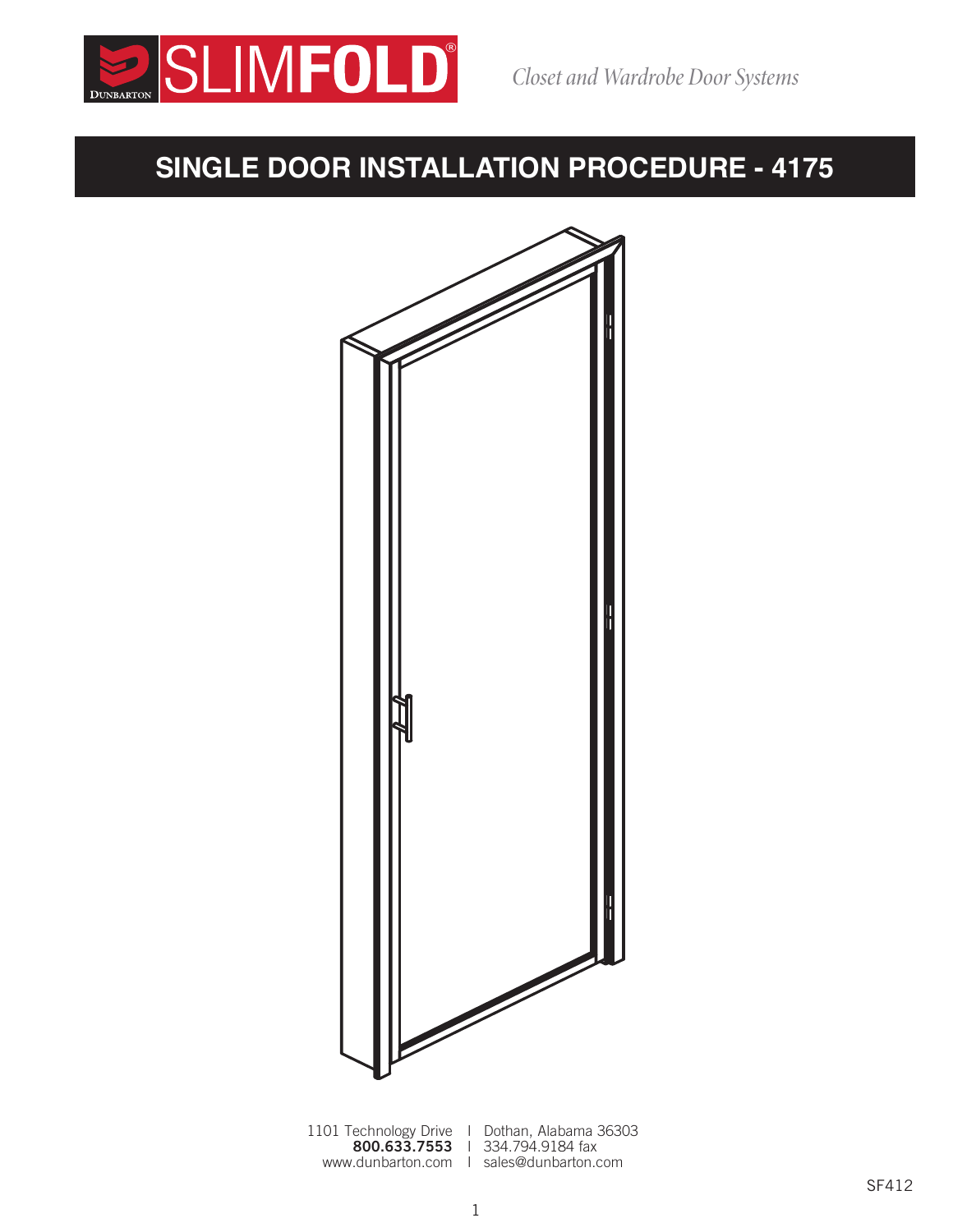#### **BEFORE YOU BEGIN BEFORE YOU BEGIN INSTALLATION**

**PLEASE FOLLOW ALL INSTRUCTIONS AND ALWAYS USE PROTECTIVE EYEWEAR WHEN INSTALLING A DOOR SYSTEM. PLEASE READ INSTRUCTIONS COMPLETELY.**

#### **Preparation of Opening Preparation of Opening**

Verify that opening is plumb, square and level. Verify that opening is plumb, square and level. Measure the Finished Opening Size (Figure 1); Measure the Finished Opening Size (Figure 1); refer to chart below to insure proper fit of refer to chart below to insure proper fit of Slimfold® unit.

# OPENING HEIGHT OPENING<br>WIDTH

Figure 1

| NoNominal |        | Rough   |       | Rough  |                                                                                                                       |
|-----------|--------|---------|-------|--------|-----------------------------------------------------------------------------------------------------------------------|
|           | Panels | Opening | Width | Height |                                                                                                                       |
|           |        | 2068    | 26"   | 81"    |                                                                                                                       |
|           |        | 2070    | 26"   | 85"    | Step 3                                                                                                                |
|           |        | 2468    | 30"   | 81"    | <b>Install Door Syster</b>                                                                                            |
|           |        | 2470    | 30"   | 85"    | in Opening                                                                                                            |
|           |        | 2668    | 32"   | 81"    |                                                                                                                       |
|           |        | 2670    | 32"   | 85"    | Grasp the frame on<br>sides, lift and tilt tow<br>you (Figure 3). Mov<br>door system into the<br>opening, setting the |
|           |        | 2868    | 34"   | 81"    |                                                                                                                       |
|           |        | 2870    | 34"   | 85"    |                                                                                                                       |
|           |        | 3068    | 38"   | 81"    |                                                                                                                       |
|           |        | 3070    | 38"   | 85"    |                                                                                                                       |
|           |        |         |       |        |                                                                                                                       |

**Step 1** Rough Opening is nominal width + 2" and nominal height +1

## **Step 2**

#### **Step 1**

Remove door from packaging. Move to<br>Installations or significate to actual the install area; assemble tools & materials.

- $\theta$  or  $\theta$  put the bottom of putty or silicone action of  $\theta$ • Safety glasses
- Level
- Tape measure
- Phillips head screwdriver

#### **Step 2 Remove Prehang Material**

 ${\sf Remove}$  Prehang clips from  $\|\cdot\|$ strike side of door. Save the screws for use in step 6.

door system in the system in the system in the system into the system into the system into the system into the<br>The system into the system in the system in the system in the system in the system in the system in the system removed before installation. This clip MUST be



#### Check hinge jamb to **Step 3** Install Door System **in Opening**

**Step 4 Install Scrasp the frame on the** sides, lift and tilt toward  $\|\;\|$ you (Figure 3). Move the  $\|\cdot\|$ door system into the threshold down first and then tilting the unit up into the opening. Push the door and frame towards the hinge side of the opening. Check hinge jamb to make sure it is plumb and level. Front of door should be flush with opening.



Figure 3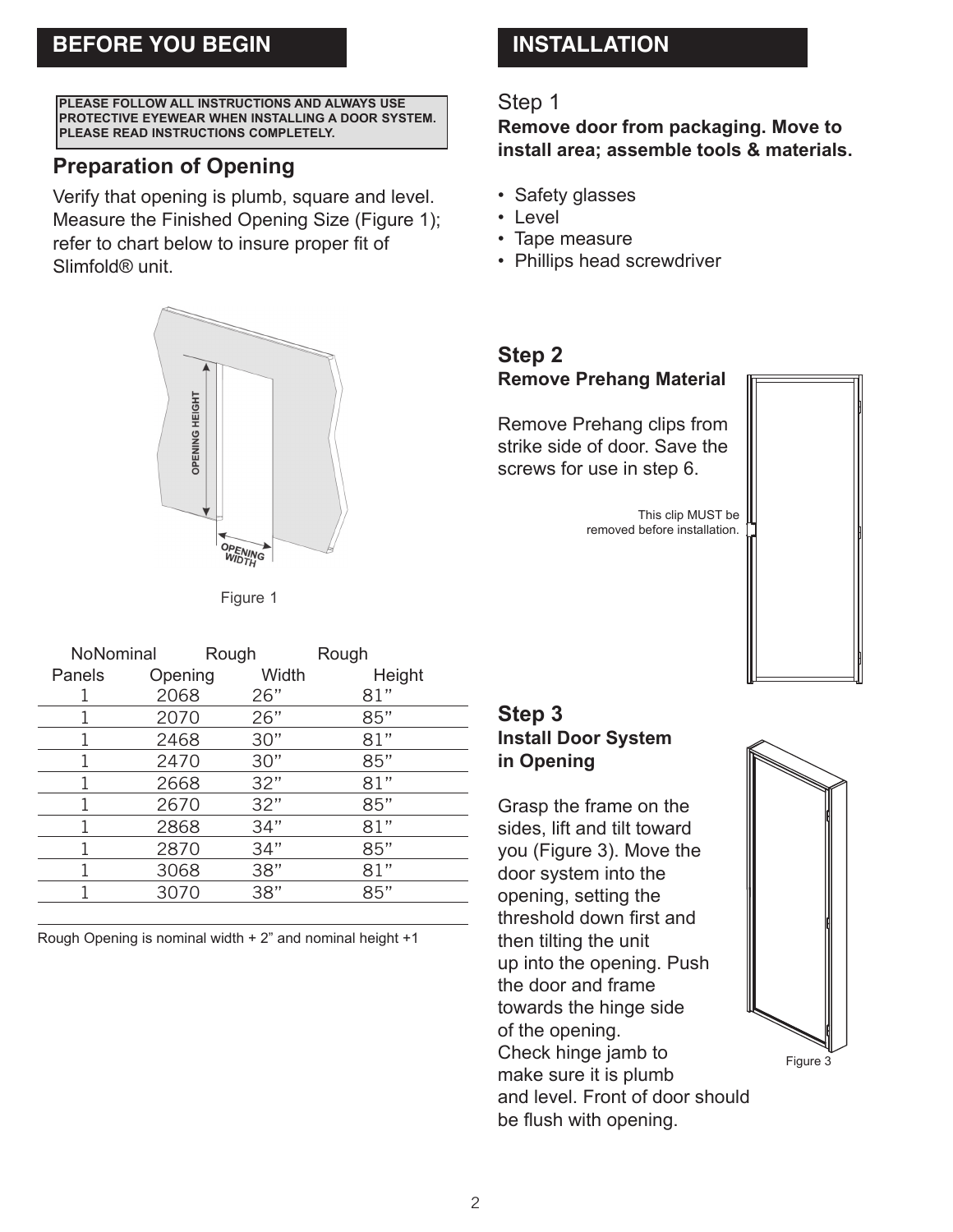#### **Step 4 WARRANTY Adjust Doors to Opening**

Plumb hinge side using level and t-square; make any necessary adjustments to verify squareness/placement of the frame (Figure 4 and 4A). Install door shims as required to maintain squareness/placement of unit in opening.



**Step 5 Install Screws**

Install four  $(4)$  #8 x 2-1/2" jamb attachment screws or suitable alternate fastener in each side jamb. Check for proper fit of the unit (Figure 5).



#### **Step 6 Apply trim**

Apply wood trim around door. Install adjustable ball tension catch at the top (header jamb) handle side or center (strike jamb) handle side.

*\*Note, the two screws in prehang clip are used to install the door handle, not the two screws in the hardware bag.*



#### **SLIMFOLD® PRODUCTS LIMITED LIFETIME WARRANTY**

Slimfold® Products Division warrants to the purchaser that its products, when utilized for interior door use, will be free from defects in materials and workmanship for the life of the product.

Slimfold® Products manufactured with galvanized steel are additionally warranted against rusting for a period of one (1) year from the date of purchase, provided the finish has not been cut or abraded through the metal. Galvanized steel should be used where air has a high salt content or in locations with high humidity.

This warranty is applicable only when the products covered by it have been installed in accordance with the recommended written installation instructions of Slimfold® Products Division and with established building practices, have been accorded treatment which is considered good practice in the building industry regarding storage and maintenance, and have been subjected only to normal use. Because Slimfold® Products Division cannot control the manner in which its products are handled after leaving its premises, this warranty does not apply to the finish or other damage occurring during shipment. There are no warranties, express or implied, which extend beyond the description on the face hereof, including the implied warranty of merchantability and the implied warranty of fitness for a particular purpose. Some states do not allow limitations on how long an implied warranty lasts, so the above limitation may not apply in some cases. In the event the original consumer purchaser of any Slimfold® product believes that the door or any parts thereof covered by this warranty is defective, a letter outlining the alleged defect should be sent postage prepaid to the following address:

#### **Slimfold® Products Division PO Box 8577 Dothan, AL 36304-0577**

Any Slimfold® Products part covered by this warranty which, upon inspection by an authorized representative of Slimfold® Products Division, are found by said representative to be defective, will be repaired or replaced at the option of Slimfold® Products Division. The purchase price of the part will be refunded and does not include labor, installation costs, finishing costs, or indirect or consequential damages of any nature. Some states do not allow the exclusion or limitation of incidental or consequential damages, so the above limitation or exclusion may not apply to you. This warranty bestows certain legal rights, and you may also have other rights which vary from state to state.

Figure 6